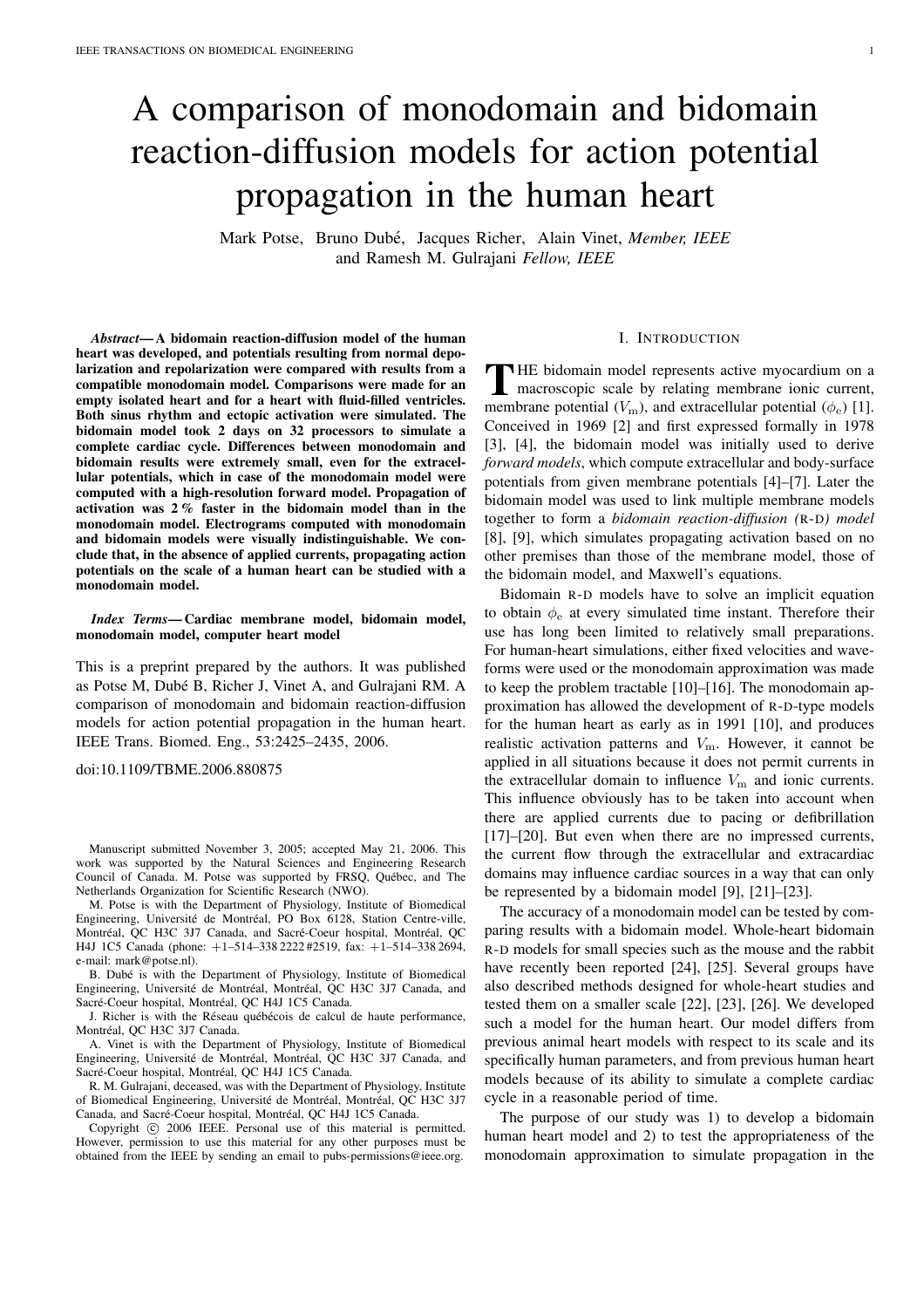TABLE I MEDIA, MATERIALS, AND CONDUCTIVITY VALUES  $(\mathrm{Sm}^{-1})$ 

| medium     | material                         | $\sigma_{\rm eT}$ | $\sigma_{\rm eL}$ | $\sigma_{\rm iT}$ | $\sigma$ iL |
|------------|----------------------------------|-------------------|-------------------|-------------------|-------------|
| active     | ventricular muscle $0.12$ $0.30$ |                   |                   | 0.03              | 0.30        |
| conductive | connective tissue                | 0.20              | 0.20              |                   |             |
|            | fluid                            | 0.60              | 0.60              |                   |             |
| insulating | air                              | $^{(1)}$          |                   |                   |             |

human heart. To test the monodomain model, we compared conduction velocities and  $\phi_e$  between monodomain and bidomain models. To obtain  $\phi_e$  for the monodomain model we used a forward model that computed  $\phi_e$  in exactly the same way as the bidomain model. The comparisons were done for an isolated-heart model, and for one in which the ventricular cavities were filled with fluid.

## II. METHODS

We consider two *domains*: intracellular and extracellular. The intracellular domain exists only for active tissue. The extracellular domain exists in active tissue as well as in other tissue and in surrounding fluid. Three *media* are distinguished based on the conductivity in the two domains: 1) "Active tissue" is conductive in both domains;  $V_{\text{m}}$  and  $\phi_{\text{e}}$  are defined in this medium. 2) "Conductive medium" conducts only in the extracellular domain; consequently only  $\phi_e$  is defined. 3) "Insulating medium" is nonconductive in both domains; neither potential is defined for it. There are several *materials*, each belonging to one medium, and each having different conductivity. Boundary conditions must be considered between media but not between materials, as discussed below. An overview of media and materials, together with their conductivities, is given in Tab. I.

## *A. Anatomic Model*

The model anatomy was based on CT data of a human heart obtained at autopsy [27]. Muscle and connective tissue were previously identified in the CT slices at 1-mm resolution. From these data we made a surface description, which was subsequently used to determine the node types in a threedimensional (3-D) finite-difference (FD) grid with 0.2-mm resolution  $(567 \times 501 \times 711)$  nodes). Nodes could represent ventricular muscle (13 %), atrial muscle or connective tissue  $(5\%)$ ; fluid  $(4-10\%)$ ; or air  $(73-78\%)$ . We will use the term "node" for those grid points that represent tissue or fluid. The atria were not activated in this study, but were retained in order to allow the simulation of a grounding electrode on the right atrium, similar to that used in isolated Langendorffperfused hearts. Therefore we replaced the atrial muscle by connective tissue (Tab. I). Ventricular muscle was represented by an inhomogeneously anisotropic bidomain.

For each ventricular node, we determined a minimal distance to endocardium and epicardium  $(d_{\text{endo}}, d_{\text{epi}})$  using a 3-D distance transform algorithm with  $(1, \sqrt{2}, \sqrt{3})$  chamfer distances [28]. A thickness parameter  $e$  was defined as

$$
e = d_{\text{endo}}/(d_{\text{endo}} + d_{\text{epi}}). \tag{1}
$$

The local fiber orientations were made orthogonal to the vector  $\nabla \bar{e}$ , where each element of  $\bar{e}$  is the average of the corresponding element of e and its 26 neighbors. In practice,  $\nabla \bar{e}$  did not suffer from singularities as  $\nabla e$  would. This method ensured alignment of the fibers with the cardiac surfaces together with smoothly varying angles (Fig. 1). The fiber orientation was further determined by a helix angle

$$
\alpha = R\left(1 - 2e\right)^3\tag{2}
$$

to account for transmurally rotating fiber orientation [29], [30]. We set R equal to  $\pi/3$  for the left ventricle (LV) and  $\pi/4$  for the right ventricle (RV). The expression for  $\alpha$  was adapted from one by Beyar and Sideman [31], which was based on measurements by Streeter et al. [29]. The power 3 served to match better the nonlinear curve that Streeter et al. found for individual cases. The parameter  $e$  was also used to position three layers of different ventricular cell types: epicardial cells in the outer 20% of the wall, M-cells in the next  $30\%$ , and endocardial cells in the inner 50 % [32], [33]. Ionic currents  $I_{\text{ion}}$  were computed using the model of the human ventricular cell membrane formulated by Bernus et al. [34], which accounts for these three cell types. We assumed that the interventricular septum is layered like the LV wall, except for the presence of endocardial cells on the RV side. We ignored differences between LV and RV cells [35], [36]. The different cell layers are illustrated in Fig. 1. The model has no Purkinje network; for sinus rhythm simulation we stimulated the ventricles at the early activation sites and corresponding times published by Durrer et al. [27], [37]. Stimulation was performed by transmembrane current injection  $(200 \mu A/cm^2)$ during 2 ms, interrupted when  $V<sub>m</sub>$  exceeded 30 mV) to mimic a physiological stimulus. The same stimulation technique was used to initiate ectopic activation.

## *B. Bidomain Model*

The bidomain model [2]–[4] describes the cardiac tissue as consisting of two co-located syncytia termed the intracellular and extracellular domain, which are characterized by conductivity tensors  $G_i$  and  $G_e$ , respectively. A current with surface density  $I<sub>m</sub>$  flows between the two domains. The intracellular and extracellular potentials  $\phi_i$  and  $\phi_e$  are subject to the *bidomain equations*:

$$
\nabla \cdot (G_i \nabla \phi_i) = \beta I_m \tag{3}
$$

$$
\nabla \cdot (G_{\rm e} \nabla \phi_{\rm e}) = -\beta I_{\rm m} \tag{4}
$$

where  $\beta$  is the membrane surface-to-volume ratio, i.e. the amount of membrane found in a given volume of tissue. The transmembrane current density  $I<sub>m</sub>$  consists of a capacitive part, an ionic part  $I_{\text{ion}}(V_{\text{m}}, t)$  generated by the cell membrane, and an imposed stimulation current density  $I_s$ :

$$
I_{\rm m} = C_{\rm m} \frac{\partial V_{\rm m}}{\partial t} + I_{\rm ion} + I_{\rm s} \tag{5}
$$

where  $C_m$  is the membrane capacitance per unit area. We used  $\beta = 1000 \text{ cm}^{-1}$  and  $C_{\text{m}} = 1 \mu \text{F/cm}^2$  (see Discussion). Using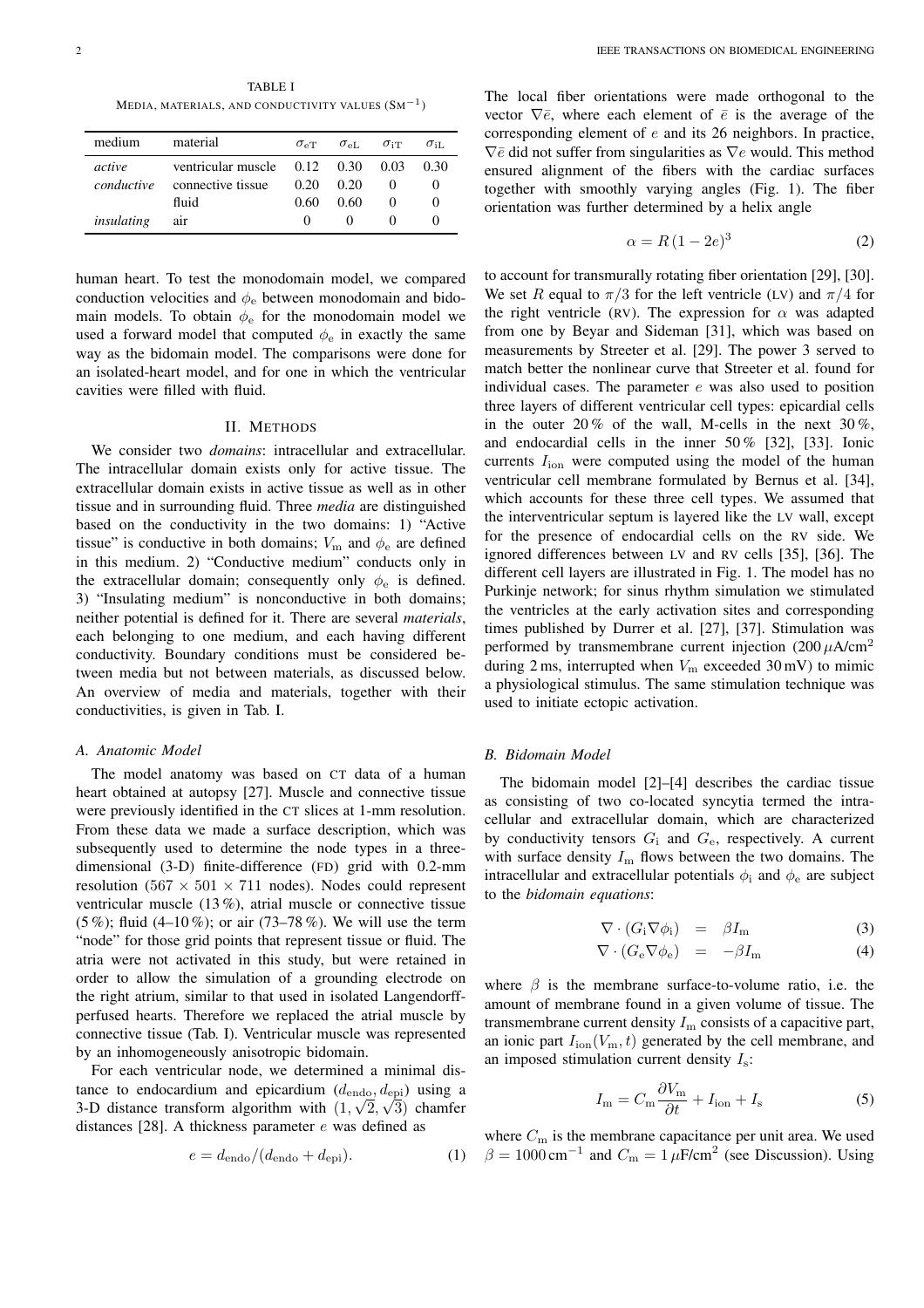

Fig. 1. Top right: heart model showing the tissue embedded in a thin layer of fluid (pink). Tissue types are identified with colors: gray for endocardial, blue for M-cells, green for epicardial, and cyan for connective tissue. Black spots indicate early activation sites, which play the role of Purkinje-muscle junctions in our model. The heart is shown approximately in a posterior view with the left ventricular cavity on the left. Between the atria, the aortic annulus is visible. Coronary arteries are shown for orientation (veins were omitted); most prominent is the right circumflex artery which bends down in the *crux cordis*. Bottom left: detail of the left ventricular wall showing, at 1-mm resolution, the planes in which the fibers lie; the helix angle  $\alpha$  is not shown.

an operator splitting approach [38] we write the equations in terms of  $\phi_e$  and  $V_m$  as an R-D equation

$$
\frac{\partial V_{\rm m}}{\partial t} = \frac{1}{\beta C_{\rm m}} \Big\{ \nabla \cdot \big( G_{\rm i} \nabla (V_{\rm m} + \phi_{\rm e}) \big) - \beta (I_{\rm ion} + I_{\rm s}) \Big\}, \quad (6)
$$

which we used to integrate  $V<sub>m</sub>$  over time, and an implicit equation

$$
\nabla \cdot ((G_{\rm i} + G_{\rm e}) \nabla \phi_{\rm e}) = -\nabla \cdot (G_{\rm i} \nabla V_{\rm m}) \tag{7}
$$

from which we solved  $\phi_e$ .

## *C. Implementation*

Computations were performed on 32 processors of an SGI Altix 3700 computer. This system has 64 nodes, each containing 2 processors and 8 GB of memory. The nodes intercommunicate over 3.2 GB/s (bidirectional) links. Although its memory is decentralized, the system employs a single memory image. The program was written in C and parallelized with OpenMP. Care was taken to place each data element on the node where it would be used most often, and to minimize sharing of data between nodes, since this minimizes memory access times. We also maximized cache line re-use by storing large arrays exactly in the order in which they were used by critical sections of the program.

Equations (6) and (7) were discretized using a forward Euler approach to integrate over time, resulting in

$$
V_{\rm m}^{t+\delta t} = V_{\rm m}^t + \frac{\delta t}{\beta C_{\rm m}} \Big\{ A \cdot (V_{\rm m}^t + \phi_{\rm e}^t) - \beta (I_{\rm ion}^t + I_{\rm s}^t) \Big\} \tag{8}
$$

and

$$
B \cdot \phi_e^{t + \delta t} = A \cdot V_{\text{m}}^{t + \delta t} \tag{9}
$$

where A and B are  $N \times N$  matrices whose coefficients are computed from  $G_e + G_i$  and  $G_i$ , respectively; N is the number of nodes. Since the fiber direction was a function of position,  $G_e$  and  $G_i$  were inhomogeneous tensor fields, which were determined and stored for each FD node by transforming a diagonal conductivity tensor  $diag(\sigma_T, \sigma_T, \sigma_L)$  from local coordinates that are aligned with the local fiber direction into global coordinates. The  $\sigma_{\rm T}$  and  $\sigma_{\rm L}$  stand for the transverse and longitudinal conductivity, respectively. We used the nominal values determined in a review of experimental studies by Roth [39]. An overview of all conductivity values in myocardium, fluid, and connective tissue is given in Tab. I. We indicate the conductivities by  $\sigma_{eT}$ ,  $\sigma_{eL}$ ,  $\sigma_{iT}$  and  $\sigma_{iL}$  with subscript 'e' for extracellular, 'i' for intracellular, 'T' for transverse, and 'L' for longitudinal.

The A and B matrices have 19 nonzero elements per row. Since the nonzero positions could be computed efficiently, we stored only the nonzero values, as single-precision floating point numbers. The diagonal elements, whose values must accurately equal the negative sum of the other elements on a row, were computed on the fly and in double precision when a matrix multiplication was performed. This is more efficient than obtaining them from memory. We computed  $A$  and  $B$ using an expression proposed by Saleheen and Ng, which accounts for the inhomogeneously anisotropic conductivity and allows discontinuities in the conductivity tensor fields [40]. In their approach, the boundary of a medium is just another discontinuity, where  $G = 0$  outside the medium. Since the conductivity outside the medium is zero, there is no current flow across the boundary, so the conditions

$$
\hat{n} \cdot G_{\rm i} \nabla \phi_{\rm i} = 0 \quad \text{on } \partial_{\rm tissue} \tag{10}
$$

$$
\hat{n} \cdot G_{\rm e} \nabla \phi_{\rm e} = 0 \quad \text{on } \partial_{\rm air} \tag{11}
$$

were satisfied without being explicitly enforced. Neighbors outside the simulated volume were treated as air, so that there was also no current flow through this boundary.

In Saleheen and Ng's method [40], the conductivity is constant on "elements" and changes only in a thin transition layer between the elements. An element is a rectangular volume cornered by 8 nodes. The custom-made software that produced the grid ensured that the node types were consistent with the elements (Fig. 2). Because the conductivity is defined on elements rather than nodes, the boundary is infinitesimally close to the nodes (due to the transition layer the boundary does not run through the nodes [40]). Nodes on the tissue boundary therefore represented only a part of the tissue volume represented by interior nodes (Fig. 2). This was accounted for by assigning them a proportional fraction of the standard value for  $\beta$ , as illustrated in Fig. 2.

At each time step,  $I_{\text{ion}}$  was computed from  $V_{\text{m}}$  at the previous time step using the membrane model [34]. A "hybrid" method was used to integrate the state variables [41], [42]. The new  $V_{\rm m}$  was then computed by evaluation of (8), and used to compute  $\phi_e$  using (9).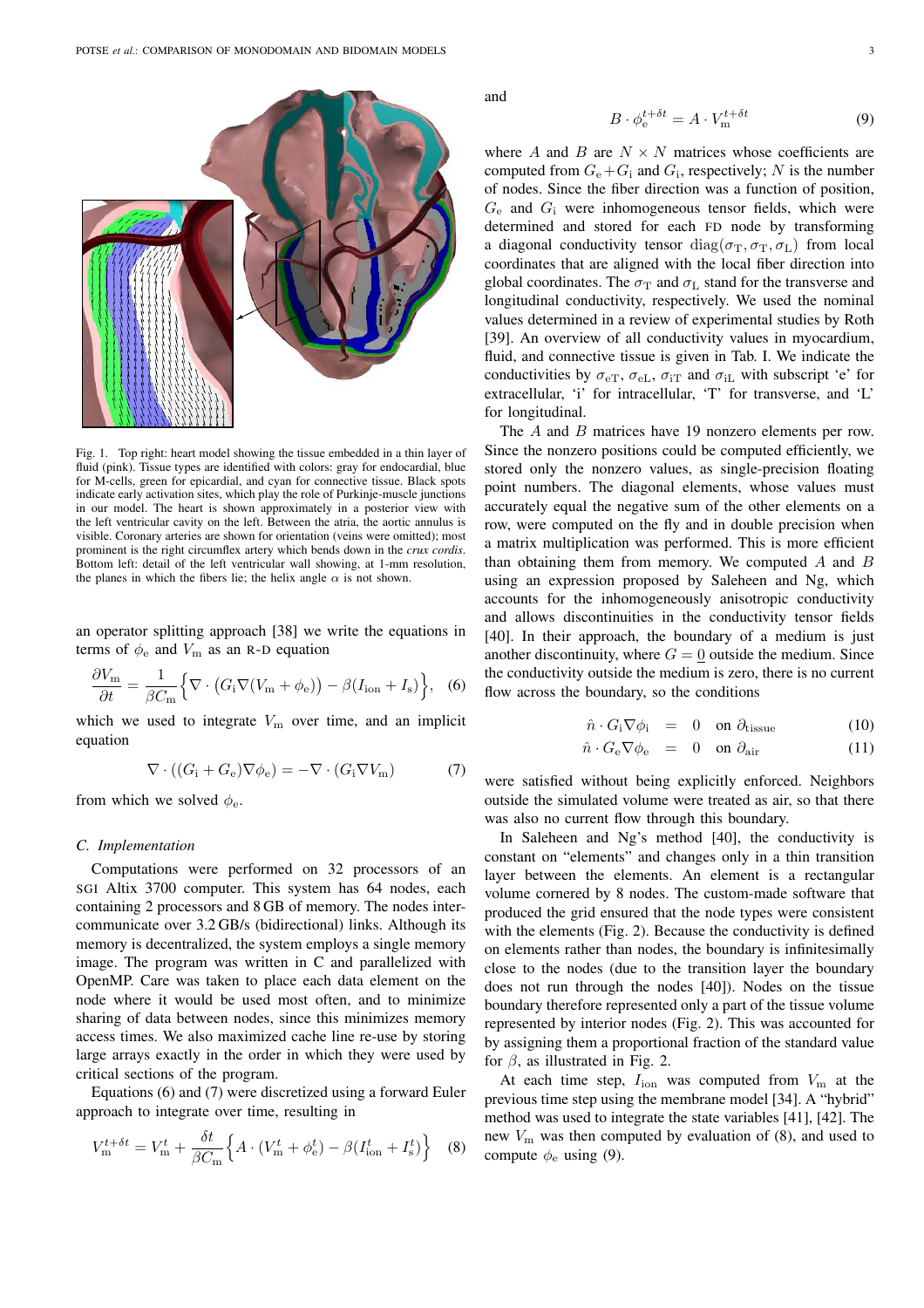

Fig. 2. Finite-difference grid illustrated in 2-D. The gray area represents one of the 3 media in one of the 2 domains, e.g. active tissue in the intracellular domain. Filled circles represent grid nodes that are internal to the medium, open circles nodes that are external. Grid squares correspond to "elements" in Saleheen and Ng's method; only elements that are completely inside the medium have nonzero conductivity. Dashed squares indicate the areas represented by three example nodes: one inside the medium, which has the standard  $\beta$  value; one on a boundary, with  $\beta/2$ ; and one on a corner, with  $\beta/4$ . Internal nodes cannot occur as pseudopods, without a neighboring internal element.

Equation (9) is a system of  $N$  linear equations. Such systems can be solved with standard software libraries if  $N$  is sufficiently small. In our case, where  $N \sim 10^7$ , custom routines proved to be necessary. Classical elimination techniques and matrix decompositions cannot be used because they have memory usage and operations count up to order  $N^2$ . Only iterative methods can solve systems of this size [38]. After initial experiments with the well-known conjugate gradient and biconjugate gradient algorithms [43] and the biconjugate gradient squared variant [44], we finally implemented a more sophisticated biconjugate gradient stabilized (BICGSTAB) solver [45], [46]. This algorithm proved to be the most efficient in terms of CPU time. Application of more recent variants such as QMRCGSTAB [47] gave no further improvement.

The solver routine uses an initial guess for the solution. It is not surprising that  $\phi_e^t$  is a good initial guess for  $\phi_e^{t+\delta t}$ , capable of reducing the number of iterations by two orders of magnitude compared to zero initialization. A further reduction was obtained by using

$$
\psi_1^{t + \delta t} = \phi_e^t + (V_{\rm m}^{t + \delta t} - V_{\rm m}^t) k \tag{12}
$$

as a predictor for  $\phi_e^{t+\delta t}$ , where k is a constant. If the monodomain approximation  $G_i = \xi G_e$  [14] for a scalar  $\xi$  applies, then  $\phi_e \equiv -\xi/(1+\xi)V_m + \phi_0$ , where  $\phi_0$  is a constant offset potential, so setting  $k = -\xi/(1 + \xi)$  would result in perfect prediction. In the general bidomain case, where there is no simple relation between  $\phi_e$  and  $V_m$ , we found that a good prediction can still be obtained with  $k = \sigma_{\text{iT}}/(\sigma_{\text{iT}} + \sigma_{\text{eT}})$ . An alternative predictor is

$$
\psi_2^{t+\delta t} = 2\phi_e^t - \phi_e^{t-\delta t} \tag{13}
$$

which is obtained by hypothesizing that  $\partial^2 \phi_e / \partial t^2 \approx 0$  [48]. The reduction of the iteration count obtained with  $\psi_1$  and  $\psi_2$ depends on the anisotropy, the complexity of the activation front, and the interval of  $\phi_e$  computation. As discussed below, we computed  $\phi_e$  at intervals of 50  $\mu$ s. For such large steps  $\psi_1$ 

performed better, while  $\psi_2$  was generally better at intervals below 10  $\mu$ s.

Iteration of the solver for (9) was terminated when the norm of the residual became smaller than either 1)  $10^{-4}$ times the norm of the right-hand side  $A \cdot V_{\text{m}}^{t}$ , or 2) a fixed threshold of  $0.1[(\delta x/0.2 \text{ mm})^3 N]^{1/2} \mu \text{A/cm}^2$ , where N is the number of nodes and  $\delta x$  the spatial step ( $\delta x = 0.2$  mm for the complete model and  $\delta x = 0.1$  mm for a small tissue block as discussed below). For comparison, the peak membrane current density associated with a depolarization wavefront is in the order of  $10^5 \mu A/cm^2$ . The fixed-threshold criterion prevents unnecessary accuracy in the repolarization phase. As discussed below, both thresholds were taken 10 times smaller for output of signals, once per millisecond of simulated time.

We used an incomplete-LU (ILU) preconditioner [44], [46], which was parallelized using domain decomposition [46]. Its performance was compared to a diagonal or "Jacobi" preconditioner [43].

The ILU factorization and the  $A$  and  $B$  matrices together used about half the total memory of the program. The remaining memory was used primarily by the membrane status variables,  $V_{\rm m}$ ,  $\phi_{\rm e}$ , and arrays used by the solver routine. The memory usage was approximately 0.5 kB per node.

Equation (9) only determines  $\phi_e$  up to an additive constant, so that the linear system is singular. Singularity is by itself not a problem for Krylov-subspace methods such as BICGSTAB. However, for large systems such as ours, accumulated rounding errors can build up a residual component in the direction of the eigenvector associated with the singularity, i.e. the common mode of the extracellular potentials. This component can spoil the solver's estimate of convergence. A similar problem occurs when the system is made nonsingular by setting the potential at one or more nodes to zero. Therefore we adapted the BICGSTAB routine to explicitly orthogonalize the residual with respect to the common mode, and did not fix any potentials. A reference potential taken from the roof of the right atrium was subtracted from the extracellular potentials after a solution was obtained.

The membrane potential  $V<sub>m</sub>$  was computed with a time step of  $\delta t = 10 \,\mu s$ . The stepsize was doubled when all cells finished depolarization. Depolarization was assumed to occur when the activation gate  $m$  of the Na current [34] reached the value of 0.98. The stepsize for  $V<sub>m</sub>$  computation was limited both by the time constants of the Na current and by the stability criterion determined by the conductivities and spatial discretization [14], [43]. As proposed by Vigmond et al., the computation of  $\phi_e$  was performed less frequently [25], [38]. This is advantageous because the iterative solution of (9) is much more time-consuming and more difficult to parallelize than the straightforward evaluation of (8). We generally updated  $\phi_e$  once in every 5 $\delta t$ , i.e. at 50- $\mu$ s intervals during depolarization and  $100 - \mu s$  intervals during repolarization.

#### *D. Comparison with a monodomain model*

The monodomain model can be derived from the bidomain model by assuming that the "monodomain conductivity tensors"  $G'_i$  and  $G'_e$  satisfy  $G'_i = (1+\xi) G'$  and  $G'_e = (1+\xi)/\xi G'$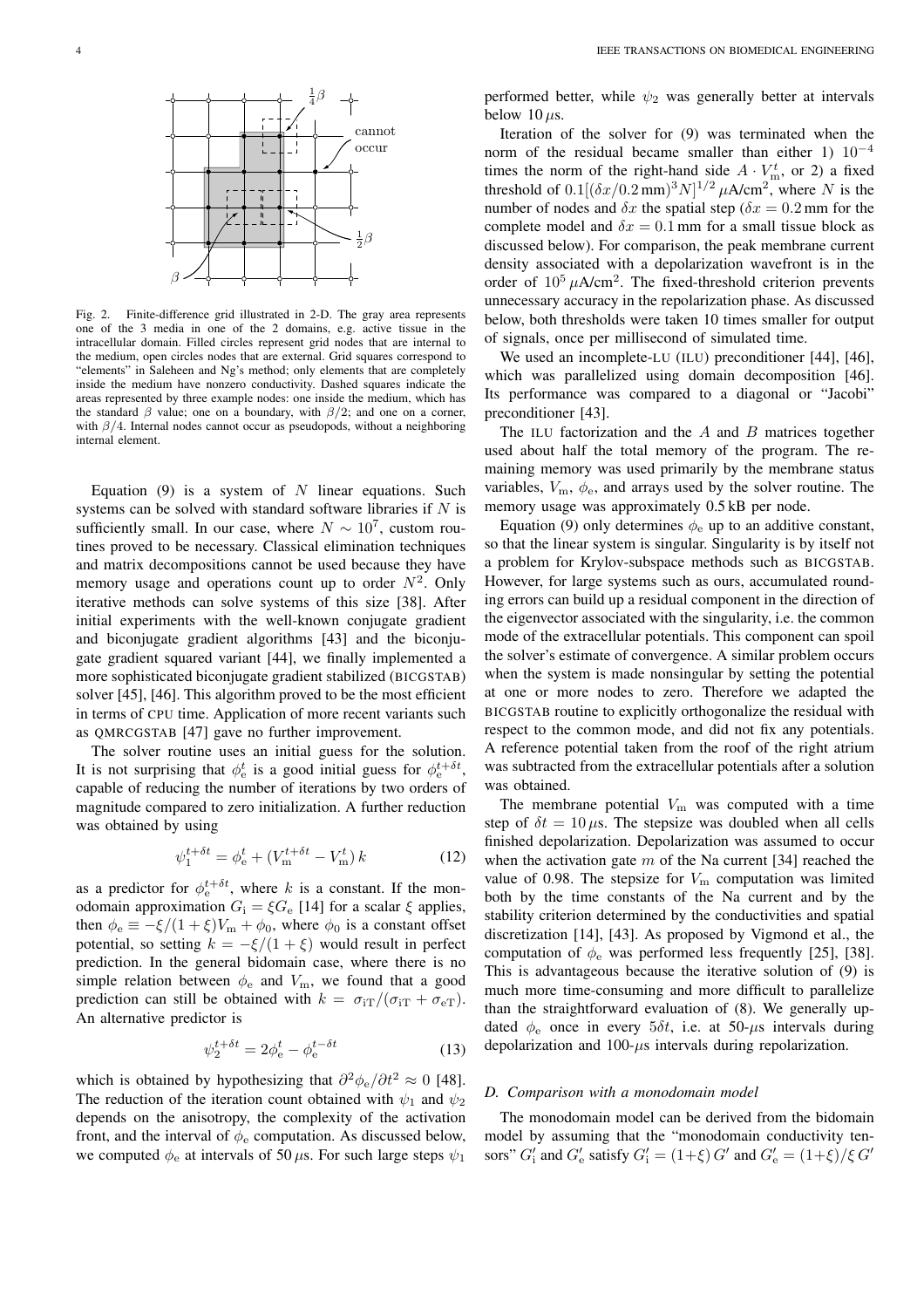where  $\xi$  is a scalar and  $G'$  is the "bulk conductivity tensor" [7], [10] whose elements are

$$
G'_{\mu\nu} = \frac{G_{i\mu\nu} G_{e\mu\nu}}{G_{i\mu\nu} + G_{e\mu\nu}}
$$
(14)

By substituting  $G'_{i}$  and  $G'_{e}$  for  $G_{i}$  and  $G_{e}$  in (7), a linear relation between  $\phi_e$  and  $V_m$  is obtained:

$$
\phi_{\rm e} = -\frac{\xi}{1+\xi}V_{\rm m} + \phi_{\rm off} \tag{15}
$$

where  $\phi_{\text{off}}$  is a constant offset potential. If this expression for  $\phi_e$  is substituted in (6), an R-D equation is obtained in which  $\phi_e$  does not occur:

$$
\frac{\partial V_{\rm m}}{\partial t} = \frac{1}{\beta C_{\rm m}} \Big\{ \nabla \cdot \big( G' \nabla V_{\rm m} \big) - \beta (I_{\rm ion} + I_{\rm s}) \Big\} \tag{16}
$$

Since  $\phi_e$  plays no role in the monodomain model, there is no implicit equation to solve. This makes monodomain models much less demanding than bidomain models.

We performed monodomain simulations by computing propagation of  $V<sub>m</sub>$  from (16) instead of (6). In both monodomain and bidomain simulations,  $\phi_e$  was computed from (7), i.e., based on the bidomain conductivity tensors  $G_i$  and  $G_e$ . For the monodomain model, this corresponds to solving a separate forward problem, and is only done once per millisecond of simulated time. In the monodomain model, the propagation velocity is expected to be proportional to the square root of the bulk conductivity [49]. We computed  $G'$  using (14) from the conductivities in Tab. I. Thus, the bulk conductivity was the same in our monodomain and bidomain simulations, so propagation patterns should match exactly if the monodomain approximation were valid.

## *E. Simulations*

Simulations using varying numbers of processors for short intervals during depolarization were used to measure the scalability of the program, i.e. its ability to use a larger number of processors efficiently. In the same way, the performance of the two preconditioners was evaluated.

Propagation velocities were measured in a  $40 \times 40 \times 40$  mm tissue block with straight fibers, which had a 1 cm-thick fluid bath on top and was insulated on the 5 remaining sides. The block was stimulated in the center of the tissue volume. Due to symmetry only a quarter of the block had to be computed. This simulation was also performed with a reduced spatial step  $(\delta x)$ of 0.1 mm, and with both bidomain and monodomain models. Another test of the model was performed by simulating epicardial maps of extracellular potentials obtained after epicardial and intramural pacing and comparing them with experimental results obtained in dogs by Taccardi et al. [30].

Finally, we compared activation times, action potential (AP) durations, AP waveforms, and extracellular potentials between monodomain and bidomain simulations using 1) a model with intracavitary blood, 2) a model with only a thin layer of blood on the ventricular walls, and 3) a model with no fluid at all. This comparison was performed for the epicardial pacing experiment described above, as well as for a sinus beat.



Fig. 3. Example of the convergence behavior of the solver for  $\phi_e$ . The error is given relative to the tolerance level  $L_2$  used for output of signals. The higher tolerance level  $L_1$  used at intermediate time steps is indicated with a dashed line. This level falls in the relatively fast initial convergence regime. Gray vertical lines indicate restarts of the BiCGStab routine. The first restart is preceded by a short interval of stagnation. Each restart allows further convergence at the price of an initial divergence.

#### III. RESULTS

#### *A. Program behavior*

The heart model at 0.2-mm resolution had 26 million nodes representing active tissue, for which  $V_{\rm m}$  and  $\phi_{\rm e}$  were computed, and 10 million nodes representing connective tissue and atrial muscle, for which only  $\phi_e$  was computed. Simulations with the resulting 36-million-node "dry heart" model produced  $\phi_e > 40$  mV in late-activated areas. We considered this to be beyond the physiological range [30], [50], [51]. Therefore we performed all following simulations with a 1-mm layer of fluid appended to the endocardial and epicardial surfaces, a situation approximating a Langendorff setup. This measure added 9 million nodes for which  $\phi_e$  was computed. Filling the cavities with blood resulted in another 10 million such nodes. Thus, we computed 26 million membrane potentials and either 45 million or 55 million extracellular potentials. These models used 22 GB and 26 GB of memory, respectively.

Fig. 3 illustrates the typical convergence behavior of the solver for  $\phi_e$ . Initially the convergence was relatively fast and regular. A subsequent slowdown coincided with a loss of accuracy in one of the minimization parameters in the solver [45]. A restart of the solver made further convergence possible but introduced an irregular convergence regime. Two tolerance levels,  $L_1$  and  $L_2$ , were used;  $L_1$  is indicated with a dashed line in the figure. Use of  $L_1$  resulted in  $\phi_e$  that were accurate enough for correct computation of  $V<sub>m</sub>$ . Comparison with a simulation using a 100 times lower tolerance level showed differences in activation time of at most 0.01 ms and differences in  $\phi_e$  of at most 1.5 mV. Differences in  $V_m$  were in the order of 0.02 mV, except during the steep AP upstroke, where they could be as large as 3 mV during one sample.

Electrograms computed with  $L_1$ , however, were not satisfactory. They typically featured depression of the S-T segment to about  $-1$  mV, and had values around  $+1$  mV at  $t = 600$  ms, where they are expected to be zero. These offsets were proportional to the tolerance level. We decided to use a level  $L_2 = 0.1L_1$  for computation of  $\phi_e$  just before output (once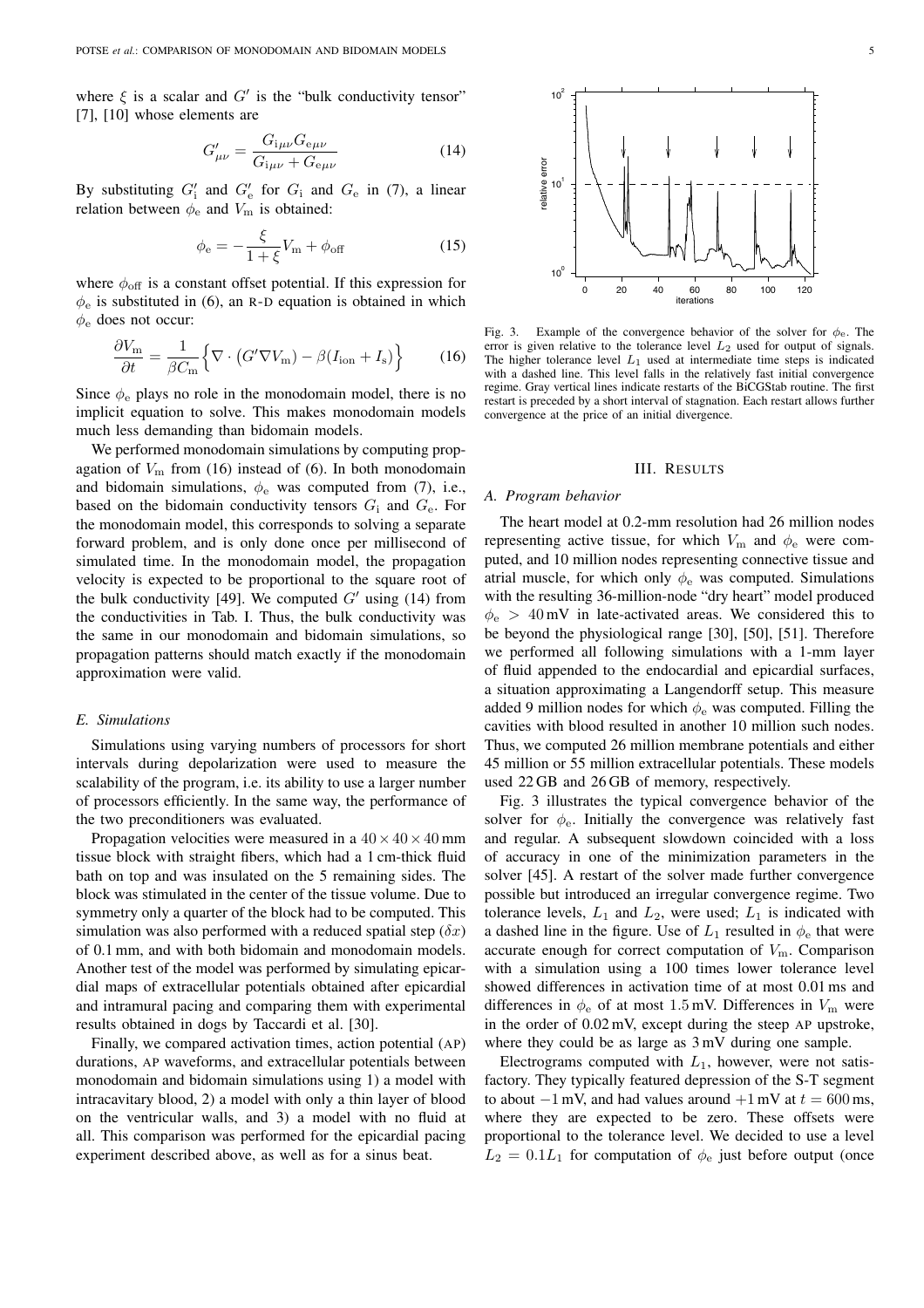

Fig. 4. (a) Speedup as a function of the number of processors. The speedup for N processors is defined as the runtime with one processor divided by the runtime with  $N$  processors. We used a minimum of 8 processors. The speedup is therefore computed as 8 times the runtime with  $\hat{8}$  processors divided by the runtime with  $N$  processors. The dashed line indicates ideal speedup. (b) Relative time consumption of the major program components for a simulation with 55 million nodes on 32 processors. The code that solves the extracellular potential  $\phi_e$  is by far the most time-consuming, using 74%. It is subdivided into "multiplier," the code that multiplies the problem matrix by a given vector; (ILU) preconditioner; and "BiCGStab," the solver proper, which uses little time compared to the multiplier and the preconditioner. After the solver, parallelization overhead (including load imbalance) is the most time-consuming with 10%. Other computations for  $V_{\rm m}$  and  $\phi_{\rm e}$  use 8%, the membrane model takes 5 %, and the remainder of the program 3 %.

per ms). Since the application of  $L_2$  increased the number of iterations by a factor 2.5 on average, we used  $L_1$  for all other updates of  $\phi_e$  (once per 5  $\delta t$ , i.e. 19 times per ms during depolarization).

Simulation of one heart beat (600 ms) in sinus rhythm took 39 hours with empty ventricles and 51 hours with the bloodfilled version on 32 processors. Fig. 4(a) shows the speedup obtained with various numbers of processors for a heart model of 45 million nodes. We had to use at least 8 processors, to obtain the memory required by the program. Speedup for 8 processors is defined as 8. For the case of 32 processors, the number that we usually employ, the speedup is then 30.6, corresponding to a performance loss of 4 %. The loss grows to 8 % for 64 processors and 16 % for 96 processors, the maximum that we could use for this test. Fig. 4(b) shows how time consumption, measured in CPU cycles, was divided over the major program components.

The performance of the two preconditioners was compared for a simulation of a heart model of 55 million nodes with

TABLE II PROPAGATION VELOCITIES

|                 | $\delta x$ (mm) | longitudinal | transverse |
|-----------------|-----------------|--------------|------------|
| <b>bidomain</b> | 0.10            | 770          | 278        |
| monodomain      | 0.10            | 756          | 2.77       |
| bidomain        | 0.20            | 731          | 218        |
| monodomain      | 0.20            | 713          | 217        |

Units are mm/s.

32 processors. The diagonal preconditioner was 18 times faster  $(0.02 \text{ s per call})$  than the ILU preconditioner  $(0.36 \text{ s})$ . For the solver as a whole the ratio is much closer to unity due to other time-consuming routines (Fig. 4b), which took a total of 0.76–0.78 s per iteration. The preconditioner is called twice per iteration [45]. Thus, a single solver iteration took 0.88 s with the diagonal preconditioner versus 1.50 s with the ILU preconditioner. However, the number of iterations necessary for the depolarization phase was 3.7 times larger with the diagonal preconditioner than with the ILU preconditioner. Consequently, the total runtime was 2.0 times larger with the diagonal preconditioner.

## *B. Simulation results*

Propagation velocities were measured in a  $40 \times 40 \times 20$  mm tissue block covered with a 10 mm fluid. This simulation was also performed with a reduced spatial step  $(\delta x)$  of 0.1 mm, and with both bidomain and monodomain models. Results are shown in Tab. II. Use of a spatial resolution of 0.2 mm led to longitudinal and transverse velocities that were 95 % and 78 %, respectively, of the values obtained with 0.1-mm resolution. With 0.1-mm resolution, the ratio of longitudinal to transverse velocity was 2.8; with 0.2-mm resolution it was 3.4. The longitudinal velocity was 2 % higher in the bidomain than in the monodomain simulations, at both resolutions.

A verification of the model was performed by simulating epicardial potential maps obtained after epicardial and intramural pacing in open-chest dogs [30]. Development of the potential pattern reflected the transmural rotation of fibers, showing an expansion and counterclockwise rotation of the positive areas for (sub)epicardial pacing, expansion and clockwise rotation for subendocardial pacing, and a more symmetric expansion for mid-wall pacing. The case of sub-epicardial pacing is illustrated in Fig. 5.

The two maxima in the pattern had slightly different magnitudes, as was also observed experimentally [30]. In order to determine if the difference in the maxima was purely a projection effect, with one maximum appearing smaller just because it lies deeper in the wall, we inspected isopotential surfaces, and found that the larger maximum was actually stronger and surrounded by a larger region of positive potentials. We quantified the strength of the maxima by integrating, for each of the two positive regions, the potential values over the volume where  $\phi_e > 0.1$  mV. The resulting value was consistently about 20 % larger for one of the maxima, throughout the 40-ms interval that we simulated. Extracellular potentials calculated from monodomain  $V<sub>m</sub>$  were nearly identical to bidomain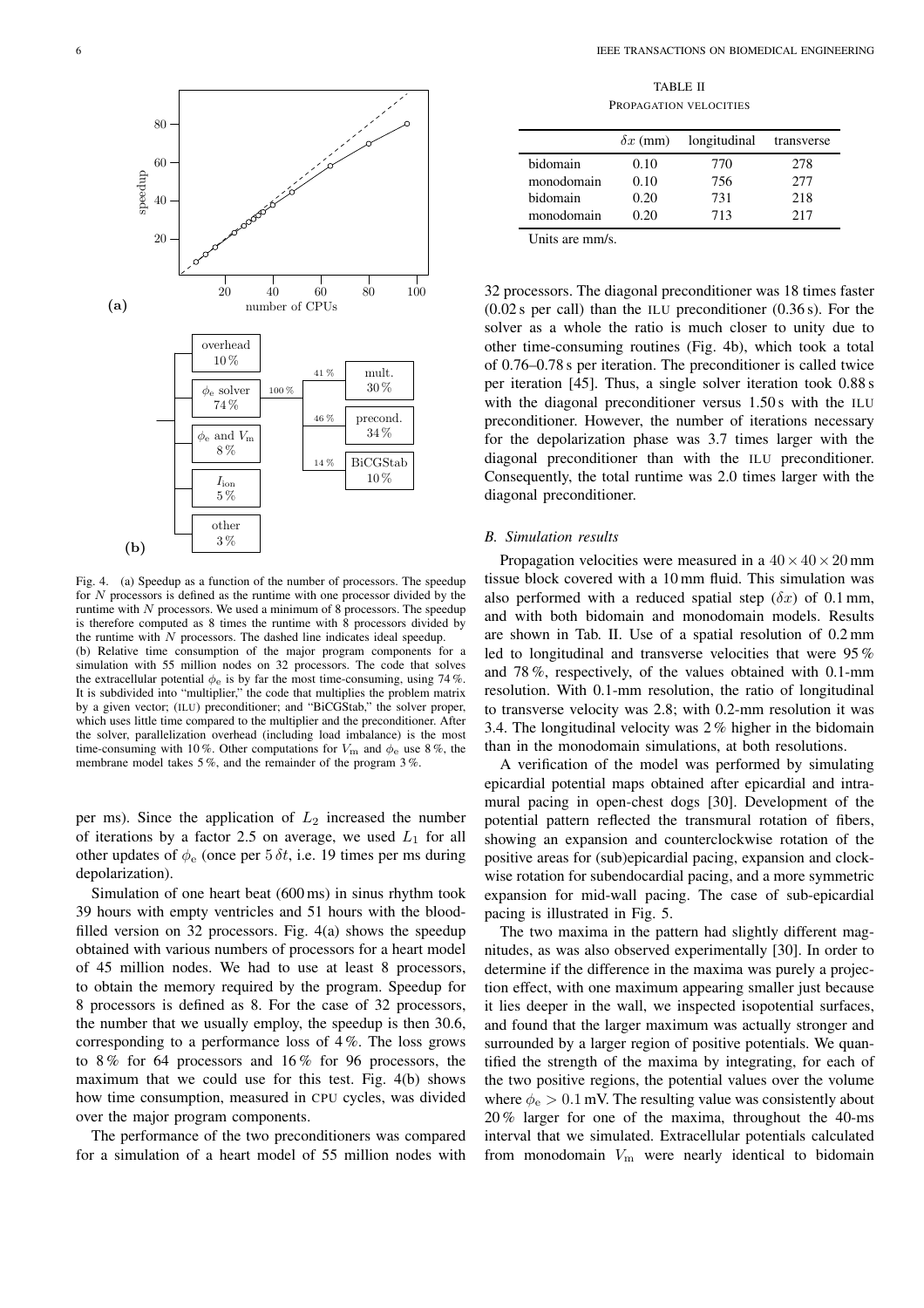

Fig. 5. Extracellular potentials on the left ventricular epicardial surface 28 ms after subepicardial pacing. Only the ventricular muscle is shown, with the left anterior descending and left circumflex arteries for orientation. Short white line segments indicate epicardial fiber orientation. A nearly elliptic dark-blue area indicates the negative extracellular potentials that are due to depolarized tissue; deviations from an elliptic shape are caused by the counterclockwise transmural fiber rotation. Low-level negative potentials also witness this rotation. Positive potentials (yellow to red) occur where depolarization travels along the fibers. The curved positive area, which can be well distinguished on the top left side, is again due to the fact that this longitudinal direction is rotated counterclockwise in deeper layers.

results. All characteristics that were mentioned, including the difference in maxima, were reproduced by  $\phi_e$  computed from monodomain  $V_{\text{m}}$ .

For a sinus beat, total depolarization of the ventricles took 103.5 ms in the monodomain model, 98.4 ms in the dry heart, 97.1 ms in the heart with fluid layer, and 97.0 ms in the heart with filled cavities. Activation time (AT) was defined as the instant where the activation gate  $m$  of the Na current [34] reached the value of 0.98, and was measured with 0.01-ms accuracy. The difference in AT between the two models, as a function of AT in the bidomain model, grew almost linearly throughout the depolarization phase.

Simulated electrograms are shown in Fig. 6. These signals may be compared with measured electrograms. Fig. 6 demonstrates features, such as low-amplitude complexes in the RV basal area, small R waves (initial positive waves) and large S (negative) waves in the middle part of the RV free wall, and large R waves on the left ventricular wall, that can be observed on the human heart [50], [52]. The figure also shows that differences between monodomain and bidomain models are small compared to differences between empty and filled ventricles.

Repolarization time (RT) was defined as the earliest instant where  $V_{\rm m} = -70 \,\text{mV}$  and  $dV_{\rm m}/dt < 0$ . Action potential

duration (APD) was defined as RT minus AT. In the model with filled cavities the APD was lengthened by 1 to 1.5 ms in the area that was activated in the first 10 ms. This effect cannot be reproduced by the monodomain model, in which there is no representation of intracavitary fluid. Since the APD differences were very small, the RT differences were governed by the AT differences described above.

Minima and maxima of extracellular potentials throughout the heart were considered as a function of time. The range was beyond  $(-60, +40)$  mV in the dry model. It was  $(-53, +29)$  mV in the model with fluid layer and  $(-44, +36)$  mV in the fluid-filled model. Maximum potentials, reflecting R-waves, were generally higher at later points in time, but the extrema did not grow monotonically. This demonstrates that both global electrotonic effects and local fiber orientation contribute to R-wave magnitude. For the monodomain model the ranges were  $(< -60, > +40)$ ,  $(-54, +30)$ , and  $(-44, +34)$ , respectively.

Filling of the cavities reduced R-wave amplitude within 4 mm of the endocardial surface by a few millivolts, and increased R-wave amplitude in midmural and epicardial layers by up to  $10 \text{ mV}$  (Fig. 6). These effects too were accurately reproduced by  $\phi_e$  computed from monodomain  $V_m$ . Potentials in the intracavitary fluid were always negative during depolarization, even very close to the endocardium.

## IV. DISCUSSION

## *A. Bidomain versus Monodomain*

The bidomain model is widely used for simulation of propagation in tissue preparations [53]–[55]. More recently, its application was extended to hearts of small mammals: Trayanova et al. described a finite-element model of the rabbit heart with 0.5-mm resolution [25]. Henriquez et al. reported a  $75 \mu$ m-resolution finite-volume model of the mouse heart [24]. The small size of these hearts made it possible to use a high-resolution grid while keeping the number of nodes well below a million. Simulations in tissue preparations have used several millions of nodes [56], [57], and simulation of the human heart requires a grid size that is almost two orders of magnitude larger. Lines et al. [26] have discussed techniques for a bidomain torso-coupled human heart model, but have shown only example simulations with a very coarse grid. With currently available hardware we had to resort to a resolution of 0.2 mm for our FD model of a human heart, comprised of 26 million tissue nodes and up to 29 million nodes in the surrounding fluid. Our model simulated 600 ms in a heart with blood-filled ventricles in about 2 days on 32 processors.

We have investigated in this paper the impact of the monodomain assumption on simulated propagation in an isolated human heart, by comparing results with a bidomain model. Differences between the two models were extremely small, even if extracellular potentials were influenced considerably by fluid-filled cavities. There was a small difference in propagation velocity between the monodomain and the bidomain model. All other properties of the membrane potentials and extracellular potentials simulated by the bidomain model were accurately reproduced by the monodomain model with a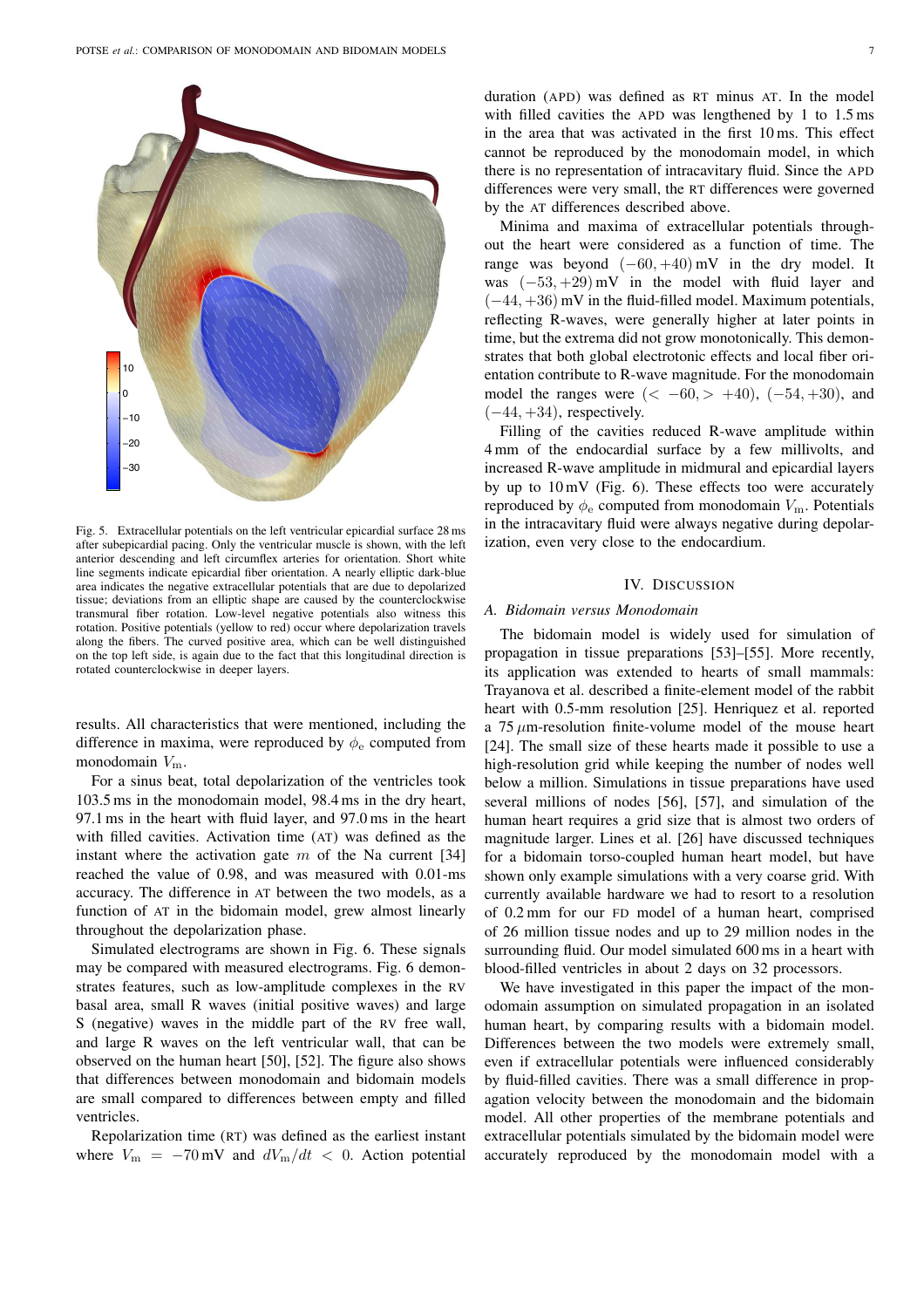

Fig. 6. Examples of extracellular potentials (electrograms) obtained with a monodomain and forward model and with a bidomain model, at 3 locations on the epicardial surface of the ventricles, and one on the endocardial surface. Electrograms were obtained either in ventricles with only a fluid layer ("Empty") or with filled cavities ("Filled"). For each site, 6 frames of axes are shown. The first compares empty (gray line) with filled ventricles (black line) in a bidomain simulation. The second frame compares monodomain (gray) with bidomain results (black) for the case of filled ventricles. The remaining four frames show the first 100 ms of the electrogram in empty bidomain (BE); empty monodomain (ME); filled bidomain (BF); and filled monodomain (MF) simulations.

forward solver for the extracellular potential. We have repeated the experiments shown in this paper with simulated ischemia and with the Na conductivity [34] reduced to 1/10 of its normal value, and arrived at the same conclusions.

Since the monodomain approximation is not even approximately valid (Tab. I) it may be expected that monodomain simulation results differ importantly from bidomain results. Monodomain R-D models were developed before the first bidomain R-D models, and few papers have compared monodomain with bidomain results. Those that did, have shown small differences [38], and monodomain simulations have provided realistic results [10]–[14], [16]. The epicardial potential results of Taccardi et al. were accurately reproduced by bidomain, monodomain, and eikonal models [15], [58], [59]. The success of the monodomain approximation may be considered a common wisdom, which we have formalized by demonstrating that even if differences between monodomain and bidomain results can be found, they are small enough to be ignored for most applications, with the obvious exception of simulations involving applied currents. Another exception must be made with respect to the influence of adjacent fluid on  $V<sub>m</sub>$  within a few hundred  $\mu$ m from the surface [9], [21]. These effects seem to be ignorable on the scale of a human heart. However, they may be significant in hearts of small rodents, and are critically important for the understanding of superfused preparations [60]. We attribute the success of monodomain models not to the validity of the assumption of equal anisotropy (which results in unrealistic extracellular potentials), but rather to the observation that the difference between monodomain and bidomain  $\phi_e$  is a smooth function of position. This difference therefore contributes little to the diffusion current.

By itself, a monodomain model does not produce realistic extracellular potentials. Especially in the in-vivo human heart, extracellular potentials are the primary means to study the tissue from nearby, using endocardial catheters and epicardial electrodes. Extracellular potentials may be computed from the membrane currents produced by a monodomain model. Such a solution is able to account for the effect of the thorax and the intracavitary blood on  $\phi_e$  [5]. If no applied currents are to be simulated, this method suffices if it is assumed that extracardiac conductivities have no significant influence on the source. We have shown that the  $\phi_e$  thus computed are very close to those of a bidomain model.

The method to solve the forward problem for our monodomain model is the same as in the bidomain model. While this provides a fair comparison, it is not a typical example of a forward model. Such models usually employ a few dozen current dipoles [4], [5], or epicardial potentials sampled at a few hundred points [61], [62]. Our "source model," in contrast, incorporated membrane potentials throughout the heart sampled at 0.2-mm resolution. We did not investigate the impact of lower-resolution source representations in this study.

The conductivity of the thorax has been shown to influence epicardial  $\phi_e$  [22], [62]–[64]. However, its influence on  $V<sub>m</sub>$  was never assessed. Modeling studies establishing the influence of torso coupling have used epicardial  $\phi_e$  as the source model [22], [62]. Experimental studies have shown that epicardial  $\phi_e$  changes [63], [64], but effects on  $V_m$  were not reported. A source model consisting of membrane currents may be more stable since the membrane can be thought of as a current source. With respect to the isolated heart, we have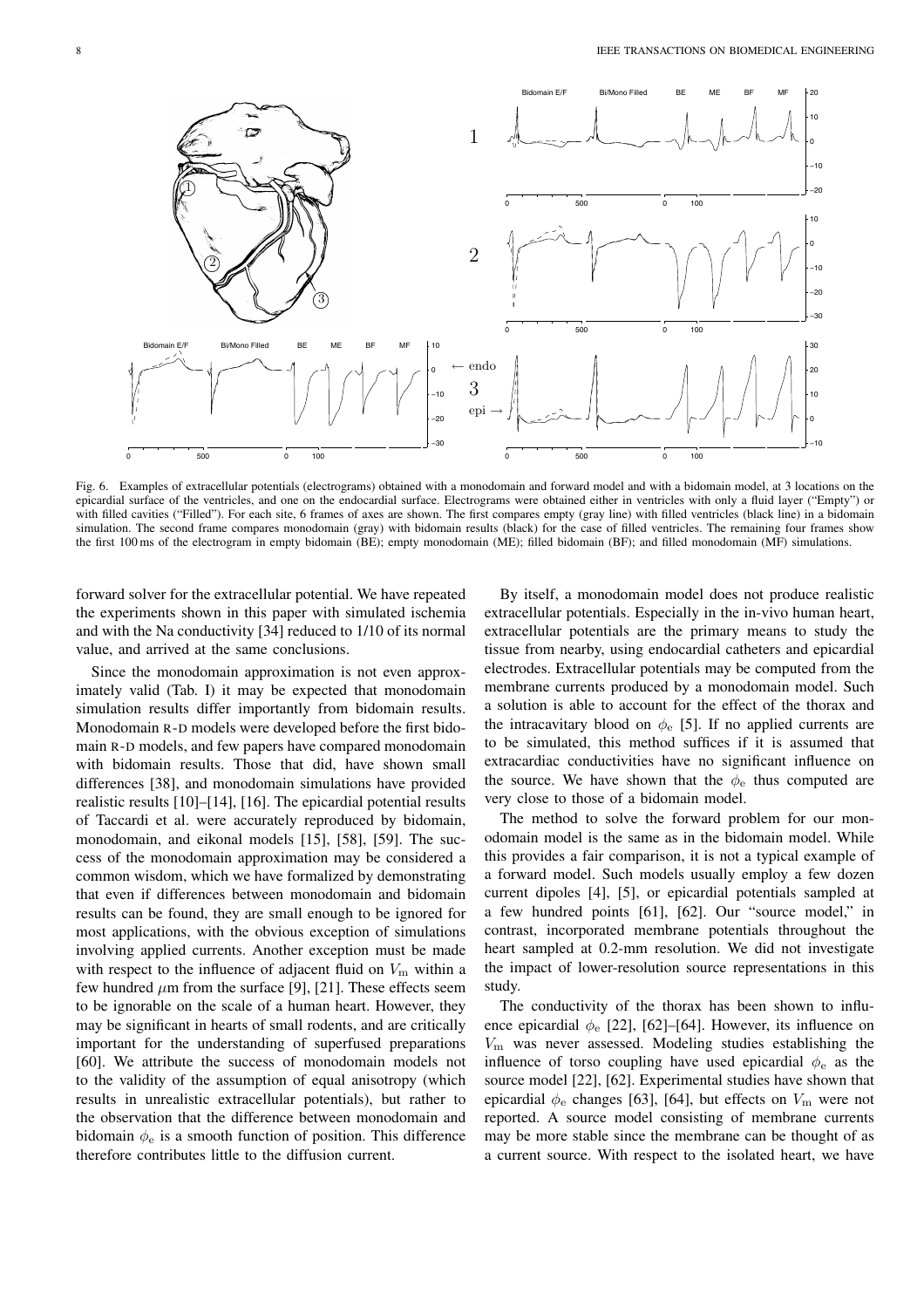shown that intracavitary conductivity changes  $\phi_e$ , but not  $V_m$ . We have verified that this change in  $\phi_e$  can be computed from monodomain  $V<sub>m</sub>$  just by employing an appropriate forward model. The conductivity of the thorax may be expected to have a larger influence on cardiac potentials than the intracavitary blood. Therefore it would be useful to verify the applicability of the monodomain assumption for the in-situ heart. This requires coupling of the heart to a torso model. Torso coupling was described by several groups [22], [23], [26], but never applied to a complete high-resolution 3-D human heart and torso. To implement a thoracic coupling for our heart model we would have to use a discretization method that allows a coarser grid at some distance from the heart. While this is feasible, it is somewhat challenging to reconcile with the streamlined solver routines that we currently employ to make bidomain modeling on the scale of a human heart at all possible.

While the differences between monodomain and bidomain results are small enough to permit the use of a monodomain model for propagation studies, there is no doubt that a bidomain model is necessary to simulate pacing or defibrillation. These topics were not addressed in this study. Our model can be used to some extent to simulate pacing with extracellularly applied currents. However, defibrillation currents would cause erroneous activations in an FD model with irregular boundaries. Our methods can be used for defibrillation only in rectangular blocks aligned with the coordinate axes.

The time gain of using a monodomain model and a separate forward model to compute  $\phi_e$  results from solving  $\phi_e$  less often (e.g. 1/ms) than in a bidomain R-D model, and perhaps on a coarser grid [38]. This gain is limited because a lower tolerance level is needed for computation of electrograms than for propagation of potentials per se. Solving  $\phi_e$  on the same grid as used in the bidomain model, at 1-ms intervals, our monodomain and forward model were only about twice as fast as our bidomain model.

## *B. Epicardial mapping*

The epicardial mapping data reported by Taccardi et al. constitute an interesting challenge to computer heart models [30]. Several researchers have attempted to simulate these results [15], [58], [59], and have explained many of the reported features. An exception is the observed difference in strength of the two maxima in the potential patterns, which Taccardi and colleagues attributed to the imbrication angle of the fibers [30]. Despite the presence of imbrication in their model of an idealized ventricle, Colli Franzone et al. did not obtain an important difference [15]; but Muzikant et al. [65] did, using a realistic imbrication angle of 5 ◦ . We studied simulated epicardial potentials following subepicardial stimulation and observed asymmetry in the positive potentials even when imbrication was zero. We hypothesize that this difference is due to varying wall thickness or slight convergence/divergence of the fiber orientations, but we presently did not investigate these hypotheses.

## *C. The model*

Due to its relatively low spatial resolution of 0.2 mm, our model underestimates the transverse propagation velocity by

about 22 % for the parameters chosen in this study. This may be compensated by assuming a larger conductivity, but more elegant solutions may also be conceived. First, more accuracy can be obtained with a higher resolution, which we currently cannot implement because it would require too much computer memory and CPU time. Second, a higherorder estimate for the diffusion operator  $\nabla \cdot (G_i \nabla)$  in (6) or an integral equation for the diffusion current [8] could be employed. These would increase memory usage and runtime less. Third, a finite-element or finite-volume method may be more accurate at the same or even a coarser discretization [25], [57]. Finally, we could use a modification of the membrane model that slows down the depolarizing sodium current to make the depolarization wavefront thicker and less steep [66]. The side effects of such modifications are hard to predict, so this method should be used with caution when membrane behavior is studied.

The value of  $\beta = 1000 \text{ cm}^{-1}$  used in this study is low compared to measured values [67]. Together with the bulk conductivity and the membrane capacitance  $C_{\text{m}}$ ,  $\beta$  determines propagation velocity. Values used in modeling studies vary from 200 to 3000 [8], [9], [12], [14], [18], [22], [24], [25], [34], [67]–[69]. Generally, authors of propagation studies who reported realistic propagation velocities have found it necessary to use low values of  $\beta$ . A possible explanation for this discrepancy is that due to the tight packing of fibers into bundles, effective  $\beta$  or  $C_m$  is smaller in tissue than in isolated myocytes, in which they are usually measured.

We used a mathematical definition of fiber orientation that is conceptually simple, but is able to represent the known macroscopic features such as alignment with the surfaces and transmurally rotating fiber orientation. Regional variations in the range of transmural rotation can be made, although presently we only assigned different ranges to the left and right ventricles. This mathematical definition is an improvement of the methods used previously by Lorange et al. [14], [27] and is based on qualitative and quantitative knowledge of cardiac anatomy [29], [31]. Several groups have reported the use of fiber orientations measured by histological means or by diffusion tensor imaging [70]–[72]. We have not used such data because we feared that measurement errors might occasionally cause discontinuities and large imbrication angles, which would be difficult to repair. In addition, our mathematical definition facilitates study of recognizable features, such as imbrication, in isolation.

The linear system solver and preconditioner used are among the most powerful algorithms of their kind. However, recent comparisons suggest that multilevel methods could be competitive [73], [74]. Our model readily solved the small-scale features of  $\phi_e$ , which are of importance for the propagation algorithm. It had difficulty to reach the lower tolerance level  $L_2$  because it could not easily resolve smaller gradients, which build up appreciable errors over long distances—especially in large models. Multilevel methods should be able to deal better with the long-distance features, and would thus be especially advantageous if correct  $\phi_e$  traces are required, rather than accurate  $\nabla \cdot (G_i \nabla \phi_e)$  for use in (6).

In this study we used a membrane model that is a compro-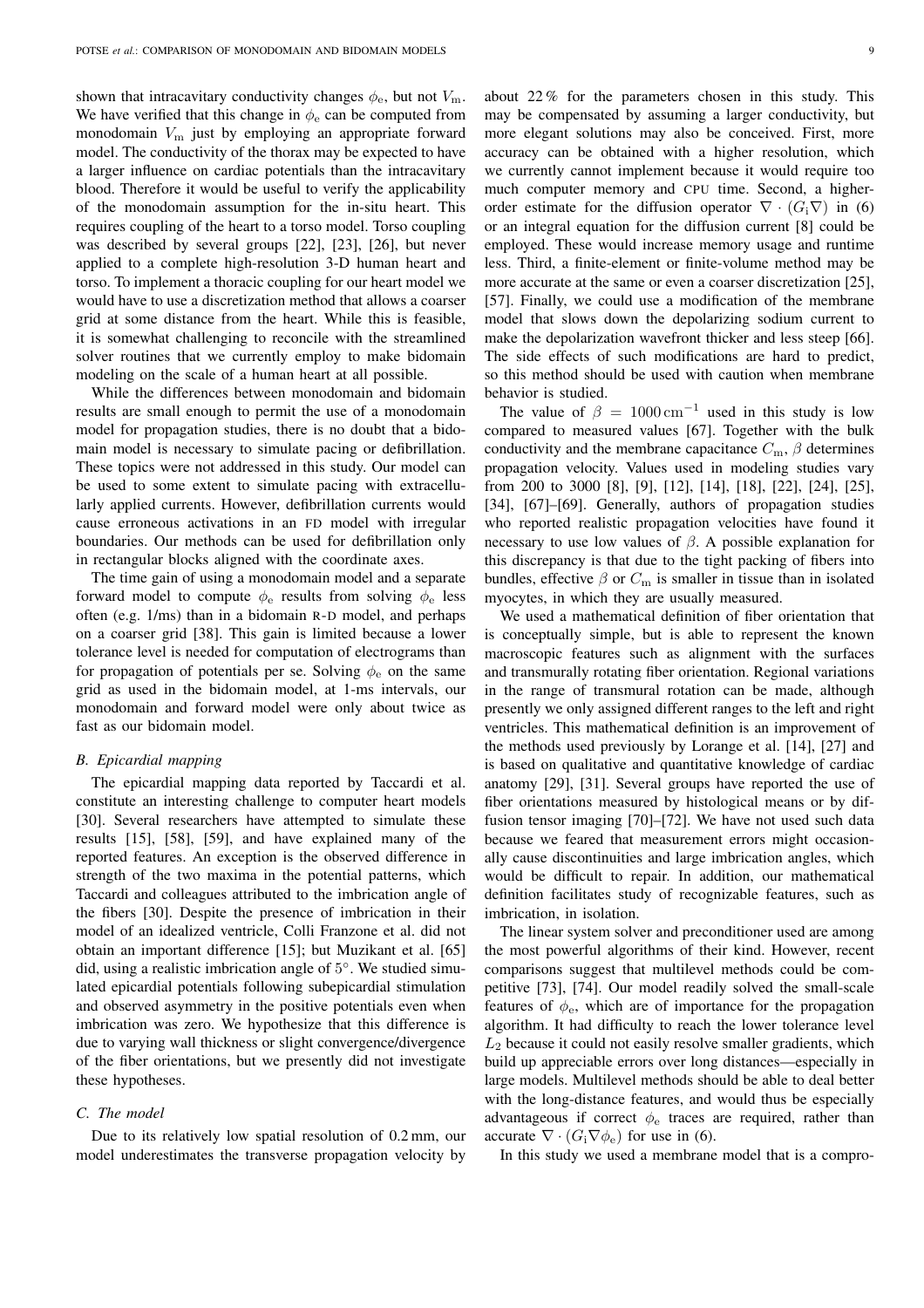The memory usage of the program, 0.5 kB per node, compares favorably to the estimate of *at least* 2 kB per node given by Lines et al. [26]. This is due to several savings. We used a regular mesh, for which no geometrical data and very few topological data need to be stored. In addition, we found that the matrices  $A$  and  $B$  as well as the ILU coefficients can be stored in single precision. For single-beat simulations, the membrane state variables too can be stored in single precision. Finally, we used a relatively simple membrane model with only 6 state variables.

The speedup (runtime reduction when more processors are employed) of our model is satisfactory. Although we optimized our program for use with 16 to 32 processors, speedup from 32 to 64 processors is a factor 1.92. This implies a performance loss of only 4 %. Thus, it will be relatively easy to improve the spatial resolution of our model when larger equipment becomes available for our work.

## V. CONCLUSION

We have developed a bidomain R-D model of the human heart that can compute a full cardiac cycle in a reasonable period of time. The model can also operate as a monodomain, optionally with a forward solver for  $\phi_e$ . We have shown that a bidomain model is not necessary for propagation studies. Thus, even with the (more economical) monodomain model we can simulate epicardial, endocardial, intracavitary, and intramyocardial signals that can be compared with measured signals. Both models can be used to study the changes that occur in these signals as a result of abnormalities in ionic currents and in tissue properties.

#### VI. ACKNOWLEDGMENT

The work described in this paper was initiated under the direction of Dr. Ramesh M. Gulrajani, who passed away unexpectedly while the manuscript was still an early draft. We gratefully dedicate this paper to our deceased colleague.

We would like to thank the editors and the anonymous reviewers for their thoughtful comments and suggestions, Éric Bélanger for the initial implementation of the BICGSTAB solver, and several colleagues for proofreading our manuscript. Computations were performed at the Réseau québécois de calcul de haute performance (RQCHP).

#### **REFERENCES**

- [1] C. S. Henriquez, "Simulating the electrical behavior of cardiac tissue using the bidomain model," *CRC Crit. Rev. Biomed. Eng.*, vol. 21, pp. 1–77, 1993.
- [2] O. H. Schmitt, "Biological information processing using the concept of interpenetrating domains," in *Information Processing in The Nervous System*, K. N. Leibovic, Ed. New York: Springer, 1969, pp. 325–331.
- [3] L. Tung, "A bi-domain model for describing ischemic myocardial D-C potentials," Ph.D. dissertation, MIT, Cambridge MA, USA, 1978.
- [4] W. T. Miller, III and D. B. Geselowitz, "Simulation studies of the electrocardiogram; I. The normal heart," *Circ. Res.*, vol. 43, no. 2, pp. 301–315, 1978.
- [5] R. M. Gulrajani and G. E. Mailloux, "A simulation study of the effects of torso inhomogeneities on electrocardiographic potentials, using realistic heart and torso models," *Circ. Res.*, vol. 52, pp. 45–56, 1983.
- [6] W. T. Miller, III and D. B. Geselowitz, "Simulation studies of the electrocardiogram; II. ischemia and infarction," *Circ. Res.*, vol. 43, no. 2, pp. 315–323, 1978.
- [7] R. M. Gulrajani, *Bioelectricity and Biomagnetism*. New York, NY: Wiley, 1998.
- [8] R. C. Barr and R. Plonsey, "Propagation of excitation in idealized anisotropic two-dimensional tissue," *Biophys. J.*, vol. 45, pp. 1191–1202, 1984.
- [9] B. J. Roth, "Action potential propagation in a thick strand of cardiac muscle," *Circ. Res.*, vol. 68, pp. 162–173, 1991.
- [10] L. J. Leon and B. M. Horáček, "Computer model of excitation and recovery in the anisotropic myocardium. I. Rectangular and cubic arrays of excitable elements," *J. Electrocardiol.*, vol. 24, no. 1, pp. 1–15, 1991.
- [11] R. Hren and B. M. Horáček, "Value of simulated body surface potential maps as templates in localizing sites of ectopic activation for radiofrequency ablation," *Physiol. Meas.*, vol. 18, pp. 373–400, 1997.
- [12] G. Huiskamp, "Simulation of depolarization in a membrane-equationsbased model of the anisotropic ventricle," *IEEE Trans. Biomed. Eng.*, vol. 45, no. 7, pp. 847–855, 1998.
- [13] O. Bernus, B. van Eyck, H. Verschelde, and A. V. Panfilov, "Transition from ventricular fibrillation to ventricular tachycardia: a simulation study on the role of  $Ca^{2+}$ -channel blockers in human ventricular tissue," *Phys. Med. Biol.*, vol. 47, pp. 4167–4179, 2002.
- [14] M.-C. Trudel, B. Dubé, M. Potse, R. M. Gulrajani, and L. J. Leon, "Simulation of propagation in a membrane-based computer heart model with parallel processing," *IEEE Trans. Biomed. Eng.*, vol. 51, no. 8, pp. 1319–1329, 2004.
- [15] P. Colli-Franzone, L. Guerri, and B. Taccardi, "Modeling ventricular excitation: axial and orthotropic anisotropy effects on wavefronts and potentials," *Math. Biosci.*, vol. 188, pp. 191–205, 2004.
- [16] O. Berenfeld and S. Abboud, "Simulation of cardiac activity and the ECG using a heart model with a reaction-diffusion action potential," *Med. Eng. Phys.*, vol. 18, no. 8, pp. 615–625, 1996.
- [17] B. Rodríguez, L. Li, J. C. Eason, I. R. Efimov, and N. A. Trayanova, "Differences between left and right ventricular chamber geometry affect cardiac vulnerability to electric shocks," *Circ. Res.*, vol. 97, pp. 168–175, 2005.
- [18] G. Plank, L. J. Leon, S. Kimber, and E. J. Vigmond. "Defibrillation depends on conductivity fluctuations and the degree of disorganization in reentry patterns," *J. Cardiovasc. Electrophysiol.*, vol. 16, pp. 205–216, 2005.
- [19] T. Ashihara and N. A. Trayanova, "Asymmetry in membrane responses to electric shocks: Insights from bidomain simulations," *Biophys. J.*, vol. 87, pp. 2271–2282, 2004.
- [20] I. R. Efimov, R. A. Gray, and B. J. Roth, "Virtual electrodes and deexcitation: New insights into fibrillation induction and defibrillation," *J. Cardiovasc. Electrophysiol.*, vol. 11, pp. 339–353, 2000.
- [21] C. S. Henriquez, A. L. Muzikant, and C. K. Smoak, "Anisotropy, fiber curvature, and bath loading effects on activation in thin and thick cardiac tissue preparations: Simulations in a three-dimensional bidomain model," *J. Cardiovasc. Electrophysiol.*, vol. 7, pp. 424–444, 1996.
- [22] M. L. Buist and A. J. Pullan, "The effect of torso impedance on epicardial and body surface potentials: A modeling study," *IEEE Trans. Biomed. Eng.*, vol. 50, no. 7, pp. 816–824, 2003.
- [23] G. Fischer, B. Tilg, R. Modre, G. J. M. Huiskamp, J. Fetzer, W. Rucker, and P. Wach, "A bidomain model based BEM–FEM coupling formulation for anisotropic cardiac tissue," *Ann. Biomed. Eng.*, vol. 28, pp. 1229–1243, 2000.
- [24] C. S. Henriquez, J. V. Tranquillo, D. Weinstein, E. W. Hsu, and C. R. Johnson, "Three-dimensional propagation in mathematic models: Integrative model of the mouse heart," in *Cardiac Electrophysiology; From Cell To Bedside*, 4th ed., D. P. Zipes and J. Jalife, Eds. Philadelphia, PA: Saunders, 2004.
- [25] N. Trayanova and F. Aguel, "Computer simulations of cardiac defibrillation: a look inside the heart," *Comput. Vis. Sci.*, vol. 4, pp. 259–270, 2002.
- [26] G. T. Lines, M. L. Buist, P. Grøttum, A. J. Pullan, J. Sundnes, and A. Tveito, "Mathematical models and numerical methods for the forward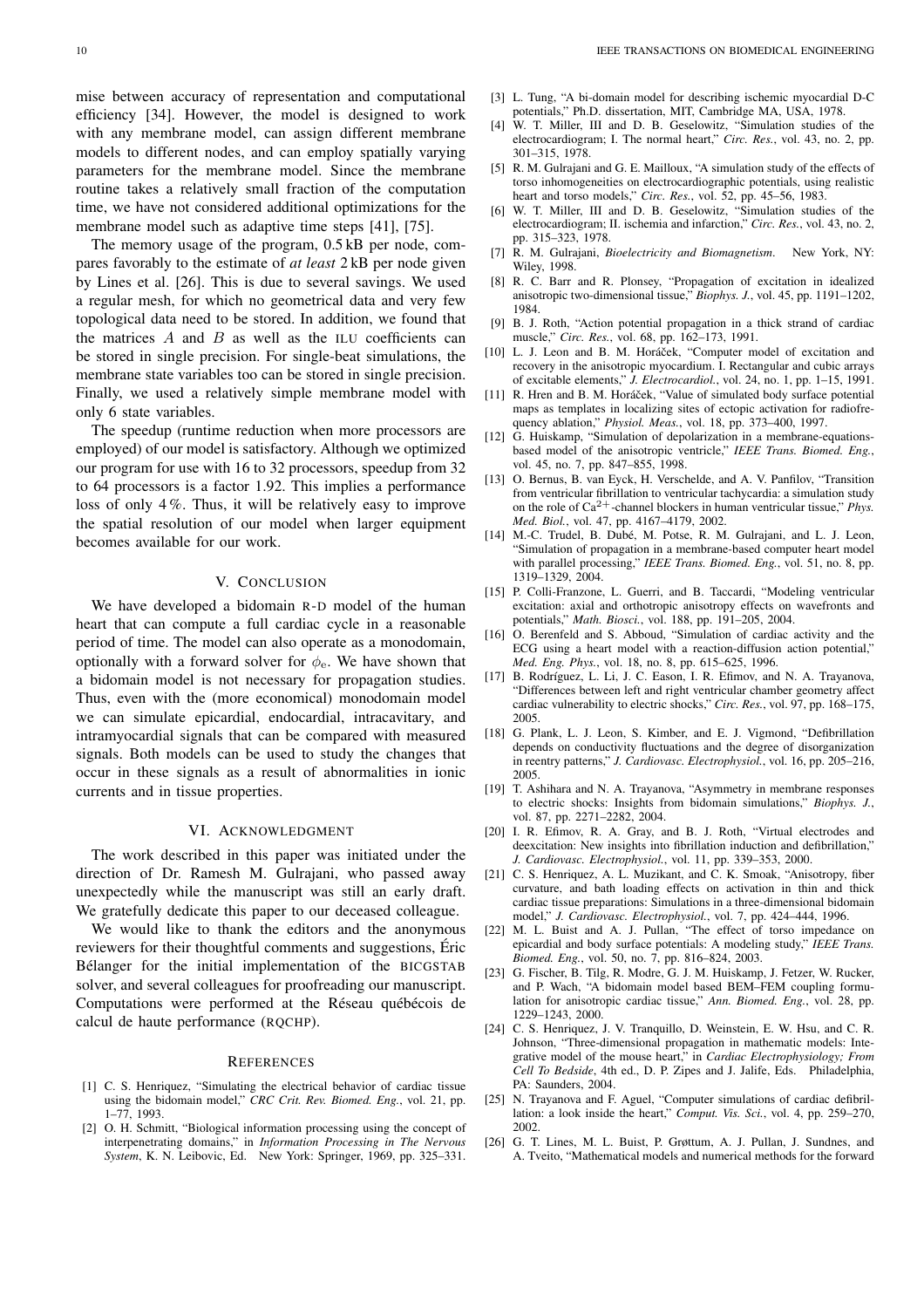problem in cardiac electrophysiology," *Comput. Vis. Sci.*, vol. 5, pp. 215– 239, 2003.

- [27] M. Lorange and R. M. Gulrajani, "A computer heart model incorporating anisotropic propagation: I. Model construction and simulation of normal activation," *J. Electrocardiol.*, vol. 26, no. 4, pp. 245–261, 1993.
- [28] I. Ragnemalm, "Neighborhoods for distance transformations using ordered propagation," *CVGIP: Image Understanding*, vol. 56, no. 3, pp. 399–409, 1992.
- [29] D. D. Streeter, Jr, H. M. Spotnitz, D. P. Patel, J. Ross, and E. H. Sonnenblick, "Fiber orientation in the canine left ventricle during diastole and systole," *Circ. Res.*, vol. 24, pp. 339–347, 1969.
- [30] B. Taccardi, E. Macchi, R. L. Lux, P. R. Ershler, S. Spaggiari, S. Baruffi, and Y. Vyhmeister, "Effect of myocardial fiber direction on epicardial potentials," *Circulation*, vol. 90, pp. 3076–3090, Dec. 1994.
- [31] R. Beyar and S. Sideman, "A computer study of the left ventricular performance based on fiber structure, sarcomere dynamics, and transmural electrical propagation velocity," *Circ. Res.*, vol. 55, pp. 358–375, 1984.
- [32] G.-R. Li, J. Feng, L. Yue, and M. Carrier, "Transmural heterogeneity of action potentials and  $I_{\text{to}1}$  isolated from the human right ventricle," Am. *J. Physiol. Heart Circ. Physiol.*, vol. 275, pp. H369–H377, 1998.
- [33] E. Drouin, F. Charpentier, C. Gauthier, K. Laurent, and H. Le Marec, "Electrophysiologic characteristics of cells spanning the left ventricular wall of human heart: Evidence for presence of M cells," *J. Am. Coll. Cardiol.*, vol. 26, pp. 185–192, 1995.
- [34] O. Bernus, R. Wilders, C. W. Zemlin, H. Verschelde, and A. V. Panfilov, "A computationally efficient electrophysiological model of human ventricular cells," *Am. J. Physiol. Heart Circ. Physiol.*, vol. 282, pp. H2296–H2308, 2002.
- [35] P. G. A. Volders, K. R. Sipido, E. Carmeliet, R. L. H. M. G. Spätjens, H. J. J. Wellens, and M. A. Vos, "Repolarizing  $K^+$  currents  $I_{\text{TO1}}$  and  $I_{\text{Ks}}$  are larger in right than left canine ventricular midmyocardium," *Circulation*, vol. 99, pp. 206–210, 1999.
- [36] J. Di Diego, J. Cordeiro, R. J. Goodrow, J. M. Fish, A. C. Zygmunt, G. Pérez, F. Scornik, and C. Antzelevitch, "Ionic and cellular basis for the predominance of the Brugada syndrome phenotype in males," *Circulation*, vol. 106, pp. 2004–2011, 2002.
- [37] D. Durrer, R. T. van Dam, G. E. Freud, M. J. Janse, F. L. Meijler, and R. C. Arzbaecher, "Total excitation of the isolated human heart," *Circulation*, vol. 41, no. 6, pp. 899–912, 1970.
- [38] E. J. Vigmond, F. Aguel, and N. A. Trayanova, "Computational techniques for solving the bidomain equations in three dimensions," *IEEE Trans. Biomed. Eng.*, vol. 49, no. 11, pp. 1260–1269, 2002.
- [39] B. J. Roth, "Electrical conductivity values used with the bidomain model of cardiac tissue," *IEEE Trans. Biomed. Eng.*, vol. 44, pp. 326–328, 1997.
- [40] H. I. Saleheen and K. T. Ng, "New finite difference formulations for general inhomogeneous anisotropic bioelectric problems," *IEEE Trans. Biomed. Eng.*, vol. 44, no. 9, pp. 800–809, 1997.
- [41] B. Victorri, A. Vinet, F. A. Roberge, and J.-P. Drouhard, "Numerical integration in the reconstruction of cardiac action potentials using Hodgkin–Huxley-type models," *Comp. Biomed. Res.*, vol. 18, pp. 10–23, 1985.
- [42] S. Rush and H. Larsen, "A practical algorithm for solving dynamic membrane equations," *IEEE Trans. Biomed. Eng.*, vol. 25, no. 4, pp. 389–392, 1978.
- [43] W. H. Press, S. A. Teukolsky, W. T. Vetterling, and B. P. Flannery, *Numerical Recipes in C; The Art of Scientific Computing*, 2nd ed. Cambridge, UK: Cambridge University Press, 1992.
- [44] P. Sonneveld, "CGS, a fast Lanczos-type solver for nonsymmetric linear systems," *SIAM J. Sci. Stat. Comput.*, vol. 10, pp. 35–52, 1989.
- [45] H. A. van der Vorst, "Bi-CGSTAB: A fast and smoothly converging variant of Bi-CG for the solution of nonsymmetric linear systems," *SIAM J. Sci. Stat. Comput.*, vol. 13, pp. 631–644, 1992.
- [46] Y. Saad, *Iterative Methods for Sparse Linear Systems*. New York: PWS publishing, 1996, second edition published by SIAM, Philadelphia, 2003.
- [47] T. F. Chan, E. Gallopoulos, V. Simoncini, T. Szeto, and C. H. Tong, "A quasi-minimal residual variant of the Bi-CGStab algorithm for nonsymmetric systems," *SIAM J. Sci. Comput.*, vol. 15, no. 2, pp. 338– 347, 1994.
- [48] R. C. Penland, D. M. Harrild, and C. S. Henriquez, "Modeling impulse propagation and extracellular potential distributions in anisotropic cardiac tissue using a finite volume element discretization," *Comput. Visual. Sci*, vol. 4, pp. 215–226, 2002.
- [49] P. Colli-Franzone, L. Guerri, and C. Viganotti, "Oblique dipole layer potentials applied to electrocardiology," *J. Math. Biol.*, vol. 17, pp. 93– 124, 1983.
- [50] J. P. Roos, R. T. van Dam, and D. Durrer, "Epicardial and intramural excitation of normal heart in six patients 50 years of age and older," *Br. Heart J.*, vol. 30, pp. 630–637, 1968.
- [51] M. Potse, P. F. H. M. van Dessel, A. C. Linnenbank, N. M. van Hemel, C. A. Grimbergen, and J. M. T. de Bakker, "Properties of unipolar electrograms recorded with a multielectrode basket catheter." *J. Electrocardiol.*, vol. 37, pp. 1–10, 2004.
- [52] M. Biermann, M. Shenasa, M. Borggrefe, G. Hindricks, W. Haverkamp, and G. Breithardt, "The interpretation of cardiac electrograms," in *Cardiac Mapping*, 2nd ed., M. Shenasa, M. Borggrefe, and G. Breithardt, Eds. Oxford, UK: Blackwell, 2003, ch. 2.
- [53] K. Gima and Y. Rudy, "Ionic current basis of electrocardiographic waveforms; A model study," *Circ. Res.*, vol. 90, pp. 889–896, 2002.
- [54] J. M. Fish and C. Antzelevitch, "Cellular and ionic basis for the sexrelated difference in the manifestation of the Brugada syndrome and progressive conduction disease phenotypes," *J. Electrocardiol.*, vol. 36 Suppl., pp. 173–179, 2003.
- [55] M. Buist, G. Sands, P. Hunter, and A. Pullan, "A deformable finite element derived finite difference method for cardiac activation problems," *Ann. Biomed. Eng.*, vol. 31, pp. 577–588, 2003.
- [56] R. Weber dos Santos, G. Plank, S. Bauer, and E. J. Vigmond, "Parallel multigrid preconditioner for the cardiac bidomain model," *IEEE Trans. Biomed. Eng.*, vol. 51, no. 11, pp. 1960–1968, 2004.
- [57] M. Trew, I. Le Grice, B. Smaill, and A. Pullan, "A finite volume method for modeling discontinuous electrical activation in cardiac tissue," *Ann. Biomed. Eng.*, vol. 33, no. 5, pp. 590–602, 2005.
- [58] A. L. Muzikant and C. S. Henriquez, "Paced activation mapping reveals organization of myocardial fibers: A simulation study," *J. Cardiovasc. Electrophysiol.*, vol. 8, pp. 281–294, 1997.
- [59] A. E. Pollard, M. J. Burgess, and K. W. Spitzer, "Computer simulations of three-dimensional propagation in ventricular myocardium; effects of intramural fiber rotation and inhomogeneous conductivity on epicardial activation," *Circ. Res.*, vol. 72, no. 744–756, 1993.
- [60] B. J. Roth, "Influence of a perfusing bath on the foot of the cardiac action potential," *Circ. Res.*, vol. 86, pp. e19–22, 2000.
- [61] R. C. Barr, M. Ramsey, III, and M. S. Spach, "Relating epicardial to body surface potential distributions by means of transfer coefficients based on geometry measurements," *IEEE Trans. Biomed. Eng.*, vol. 24, no. 1, pp. 1–11, 1977.
- [62] R. N. Klepfer, C. R. Johnson, and R. S. MacLeod, "The effects of inhomogeneities and anisotropies on electrocardiographic fields: A 3- D finite-element study," *IEEE Trans. Biomed. Eng.*, vol. 44, no. 8, pp. 706–719, 1997.
- [63] L. S. Green, B. Taccardi, P. R. Ershler, and R. L. Lux, "Epicardial potential mapping: Effects of conducting media on isopotential and isochrone distributions," *Circulation*, vol. 84, pp. 2513–2521, Dec. 1991.
- [64] R. S. MacLeod, B. Taccardi, and R. L. Lux, "The influence of torso inhomogeneities on epicardial potentials," in *Computers in Cardiology*. Piscataway, NJ: IEEE Press, 1994, pp. 793–796.
- [65] A. L. Muzikant, E. W. Hsu, P. D. Wolf, and C. S. Henriquez, "Region specific modeling of cardiac muscle: Comparison of simulated and experimental potentials," *Ann. Biomed. Eng.*, vol. 30, pp. 867–883, 2002.
- [66] O. Bernus, H. Verschelde, and A. V. Panfilov, "Modified ionic models of cardiac tissue for efficient large scale computations," *Phys. Med. Biol.*, vol. 47, no. 11, pp. 1947–1959, 2002.
- [67] C.-H. Luo and Y. Rudy, "A dynamic model of the cardiac ventricular action potential; I. Simulations of ionic currents and concentration changes," *Circ. Res.*, vol. 74, no. 6, pp. 1071–1096, jun 1994.
- [68] G. T. Lines, P. Grøttum, and A. Tveito, "Modeling the electrical activity of the heart; A bidomain model of the ventricles embedded in a torso," *Comput. Vis. Sci.*, vol. 5, pp. 195–213, 2003.
- A. L. Muzikant and C. S. Henriquez, "Bipolar stimulation of a threedimensional bidomain incorporating rotational anisotropy," *IEEE Trans. Biomed. Eng.*, vol. 45, no. 4, pp. 449–462, 1998.
- [70] I. J. Legrice, P. J. Hunter, and B. H. Smaill, "Laminar structure of the heart: a mathematical model," *Am. J. Physiol. Heart Circ. Physiol.*, vol. 272, pp. H2466–H2476, 1997.
- [71] M. F. Beg, P. A. Helm, E. McVeigh, M. I. Miller, and R. L. Winslow, "Computational cardiac anatomy using MRI," *Magn. Res. Med.*, vol. 52, pp. 1167–1174, 2004.
- [72] L. Geerts, P. Bovendeerd, K. Nicolay, and T. Arts, "Characterization of the normal cardiac myofiber field in goat measured with MR-diffusion tensor imaging," *Am. J. Physiol. Heart Circ. Physiol.*, vol. 283, pp. H139–H145, 2002.
- [73] M. Mohr and B. Vanrumste, "Comparing iterative solvers for linear systems associated with the finite difference discretisation of the forward